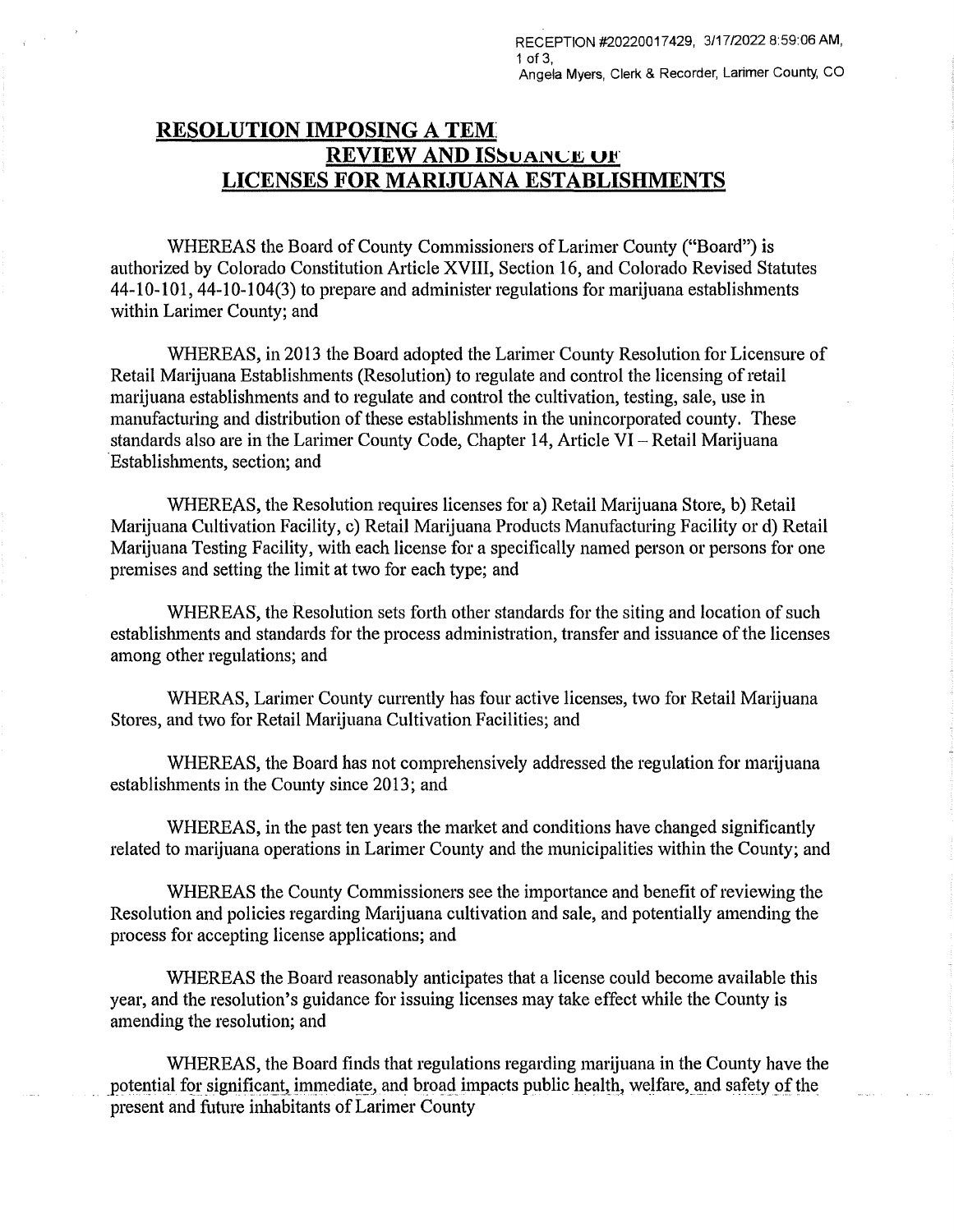WHEREAS the Board finds that this temporary moratorium is necessary to allow time for the thoughtful consideration and update to the Resolution for Licensure of Retail Marijuana Establishments to address public health, welfare, and safety of the present and future inhabitants of Larimer County; and

WHEREAS, in 2022, Larimer County anticipates actively working with the public to modify its Resolution and Code with the specific timeline to be determined; and

WHEREAS the Board finds that a suspension of licenses until January 15, 2023 is necessary to enable the County to prepare and update amendments to the Marijuana resolution and Code; and

WHEREAS, the Board has authority to plan for and regulate the use of land pursuant to the Local Government Land Use Control Enabling Act, C.R.S. §29-20-101, *et seq,;* C.R.S. §30-  $11-101(2)$  concerning the adoption and enforcement of resolutions and ordinances regarding health, safety and welfare issues as otherwise prescribed by law; C.R.S. §30-11-107 concerning powers of Boards of County Commissioners; C.R.S. §30-28-115 concerning the promotion of health, safety, convenience, order and/or welfare of the community through land use regulations; C.R.S. 44-10-104(3) concerning the regulation of retail marijuana, and other applicable state and federal statutes and common law grants of authority to best protect and promote the health, safety, and general welfare of the present and future inhabitants of Larimer County.

NOW, THEREFORE, BE IT RESOLVED by the Board of County Commissioners of Larimer County that:

- 1. Effective March 15, 2022, a Moratorium shall be put in effect such that Larimer County shall not accept or process any license requests.
- 2. Holdets of existing Marijuana Licenses may apply for and receive renewals of their current licenses pursuant to the existing process.
- 3. This extended Moratorium is effective in all of unincorporated Larimer County.
- 4. This extended Moratorium expires on January 15, 2023 unless sooner repealed or extended by further resolution of the Board.

Signed this 15<sup>th</sup> day of March, 2022, and effective on March 15, 2022.

## **BOARD OF COUNTY COMMISSIONERS LARIMER COUNTY, COLORADO**

By: <u>Weistin Heptnes</u>